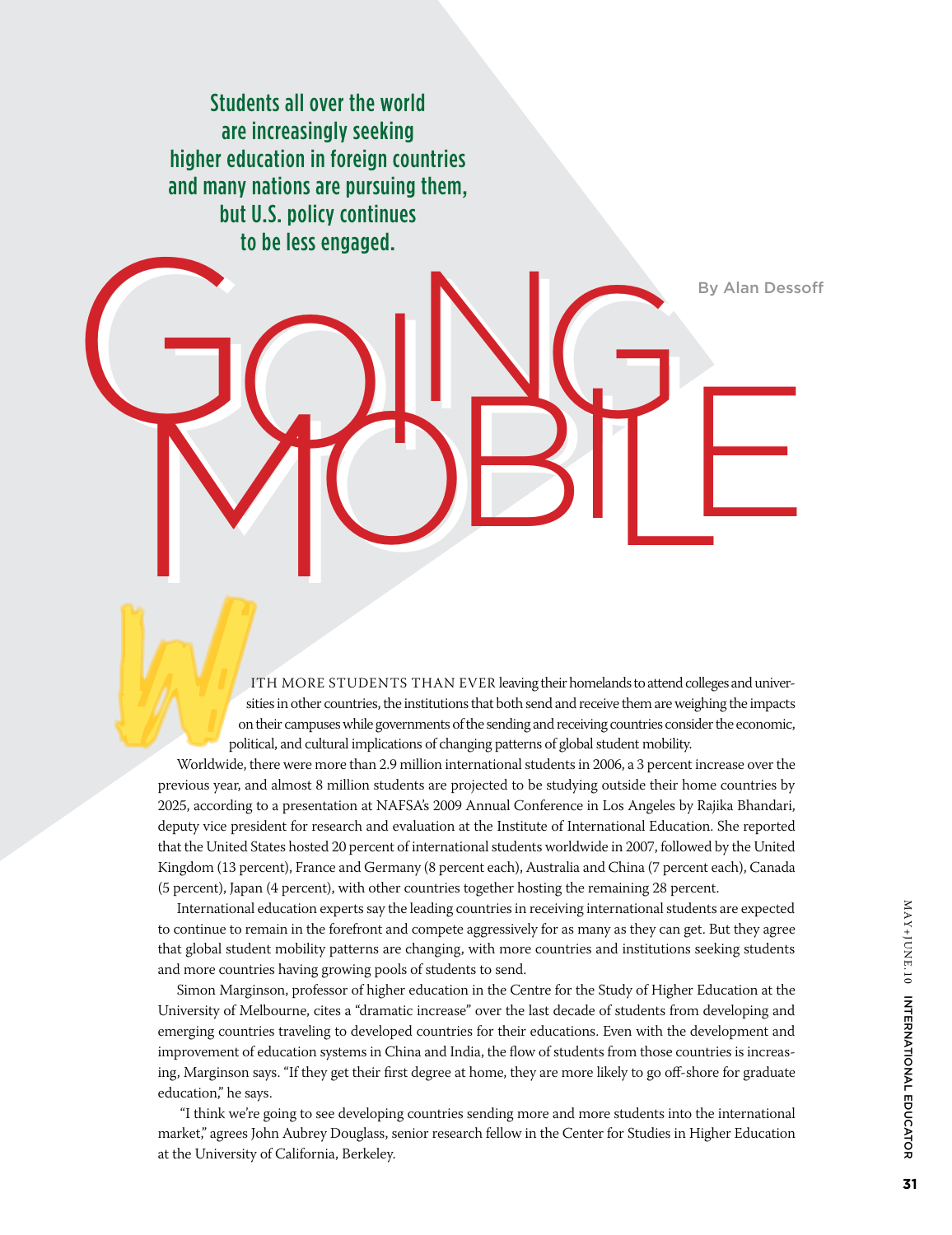# Goi ng Mobile Goi **PROBILE**

### **Action in Asia**

The outflow of students from Asian countries is driven essentially by "the growth of the middle classes, the business, professional, and governmental classes," says Marginson. To a lesser extent, it's also happening in South Africa and Latin America, he adds. "It's the sense that social mobility now often takes the form of off-shore education," and particularly in Asia, "the desire for a foreign education seems to have increased markedly," Marginson says.

 "It's principally from Asia to the big English-speaking academic systems and that is largely going to continue," adds Philip G. Altbach, director of the Center for International Higher Education at Boston College. But he also points to movement by some Asian countries, notably South Korea, to become destinations themselves for students from other countries as well

as their own. China and Japan also have increased the numbers of foreign students in their countries. Further, the growth of "top quality" institutions in China, Korea, and Japan and getting underway in Taiwan "is keeping some of the best students in those countries at home," Altbach asserts.

In her presentation to NAFSA last year, Bhandari said expanded capacity in home country higher education sectors of major sending countries like China and India is one factor likely to affect enrollment shifts. China, she said, has grown into a major study destination with the numbers of international students and scholars in the country rising steadily over the past decade. China has been considered a huge student market since the 1980s but now also is the fifth largest provider of education and training opportunities of its own, says Alan Ruby, a senior fellow in the Graduate School of Education at the University of Pennsylvania.

According to the China Scholarship Council, more than 195,000 international students were in the country in 2007– 2008, with a third of them coming from South Korea, followed by Japan, the United States, Vietnam, Thailand, Russia, India, Indonesia, France, and Pakistan. In the same year, 144,000 Chinese students were studying abroad, mostly in the United States, followed by Japan, the United Kingdom, Australia, Germany, New Zealand, Canada, France, South Korea, and Macao.

Bhandari says a key factor for rapidly growing economies like China and India is how to balance the goal of attracting more international students against the need to provide sufficient access to high-quality higher education for domestic students.

While China is emerging as a major destination for and source of foreign students, India is "the big unknown," says Altbach. "They still have an under-resourced and not very good higher education system. Indians who want to get the highest

levels of education go abroad." Douglass agrees that "there is more growth potential out of India."

There is an "expanding pool" of qualified, talented Indian students who are seeking a place to start or continue their studies because "there is not enough capacity" in India itself, says Robert White, senior policy analyst at the Association of Universities and Colleges of Canada. "So everyone is tapping into that talent to bolster their international student numbers," he says.

Canada is doing some of the tapping. White says

India is a target of a move Quebec Premier Jean Charest made in February to bring more international students to his province. He announced that foreign students who graduated with a bachelor's, master's, or doctoral degree from any Quebec university would get a "certificate of selection" that would put them on a fast track for Canadian citizenship. "Without a doubt, (that) is a recruitment tool," says White. India, now ranking behind China, the United States, and France as source countries for students at Canadian universities, is a "priority" focus of Charest's initiative, White said.

But international security concerns also impact international education. The Indian subcontinent, along with Arab and Muslim countries, appeared to be the principal targets of new rules the British government announced in February that could restrict the numbers of students from those countries entering the UK.

"While we fully support immigration controls that prevent abuse of the student visa system, it is essential that the UK remains welcoming to genuine international students. If we don't, they will go elsewhere," Martin Davidson, chief executive of the British Council, responded in a statement.

### **Mobility in Europe**

**RLIN 3806** 

Global student mobility patterns also are changing in Europe, where the "absolute success" of the Bologna process has brought about the consolidation of European higher education, says Ruby. "Europe functions almost like a single country now, with a high level of intranational mobility," says Marginson.

"One of the reasons the Europeans created the Bologna process was to provide a counterweight to the anglophile countries as destinations," says Ruby. Now, some European countries are trying to become student destinations themselves, "even to the point of offering English language programs in their countries for people from other parts of the world," Ruby says. He cites Germany as an example.

In itself, Bologna will have no direct impact on international student mobility in Europe, counters Hans de Wit, professor in internationalization of higher education in the School of Economics and Management at the Hogeschool van Amsterdam, University of Applied Sciences. He suggests the impact will come from tuition fees, scholarship ar-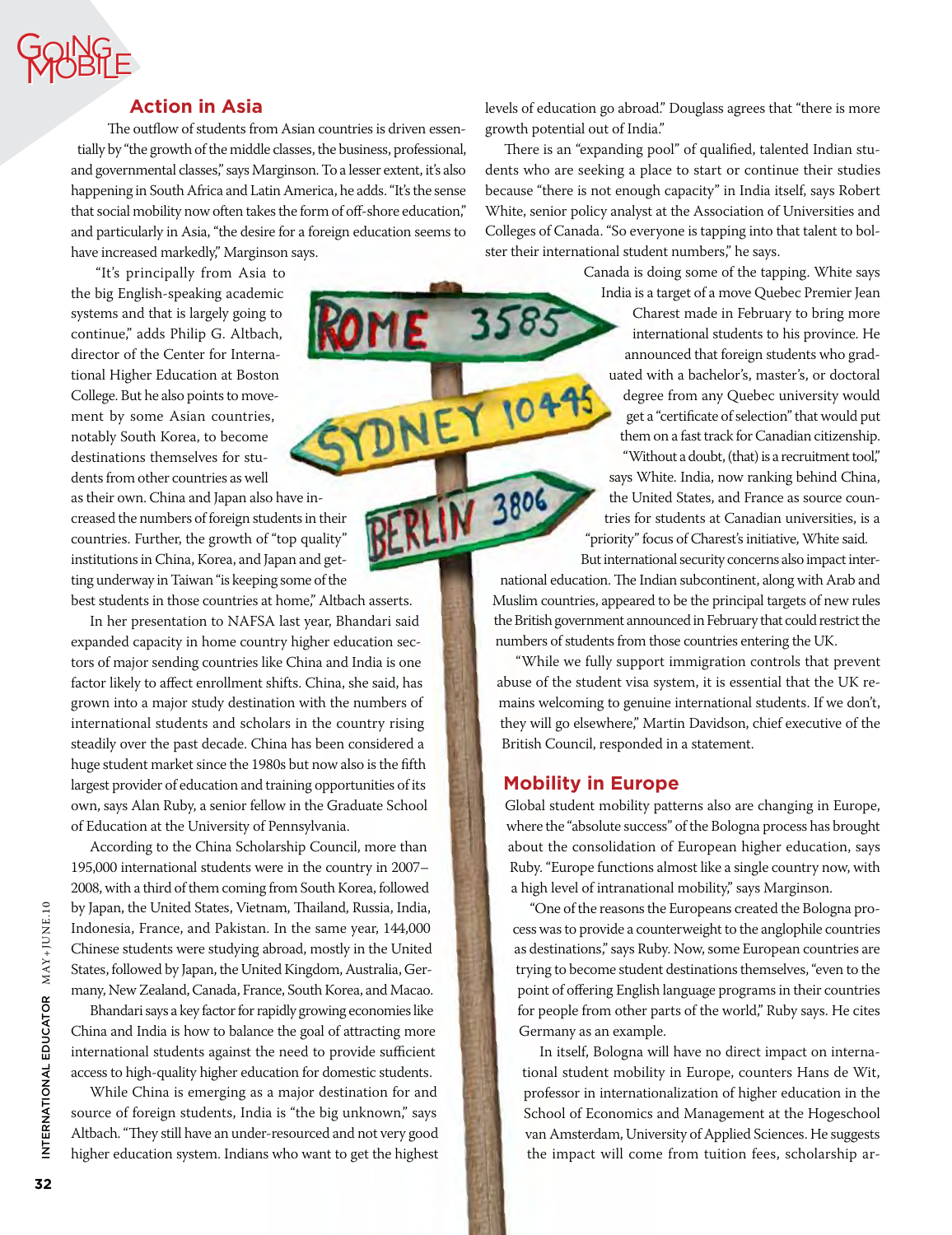

rangements like Erasmus Mundus, and policies for skilled migration, linked more to the Lisbon Agenda to increase the "knowledge economy" in Europe.

 "There has been a lot more mobility within the European countries, although less than some people had hoped," adds Altbach. He says European countries are especially active in trying to lure students from Latin America.

### **The United States Lags Behind**

Meanwhile, as other countries compete aggressively for foreign students, some international educators suggest the United States is falling behind and needs an aggressive policy of its own to start catching up. "The Americans don't have a clear, national strategy because the responsibility for higher education as an export commodity is completely dispersed within the government," declares Ruby.

 "I would call the U.S. policy 'laissez faire,' banking on our laurels and our world reputation, which has been unsurpassed until recently. But now our market competitors are becoming more significant out there," adds John Aubrey Douglass, senior research fellow in the Center for Studies in Higher Education at the University of California, Berkeley.

Many U.S. colleges and universities have acted on their own to recruit foreign students not only to their campuses in the United States but also to branch campuses they have established in other countries from Senegal to Singapore, Qatar to France. The Middle East in particular has grown in the last five years to become a regional campus destination for the U.S. institutions and for students from Middle Eastern and other countries seeking a Western education, Ruby says.

He and other international educators say the U.S. government could act more firmly to both bring in more foreign students and send more U.S. students abroad. Bhandari reported to NAFSA last year that the 623,805 international students in the United States in 2007 comprised just 3.5 percent of the total U.S. higher education enrollment compared to 21.1 percent in Australia, 15.8 percent in the UK, 12.4 percent in Germany, and 11.2 percent in France.

"The undergraduate level (in the U.S.) could take a lot more people. You see empty places in some second- and third-tier institutions. But they still are attractive destinations for people from other parts of the world," says Ruby.

He also points to a need for Congress to finally enact legislation establishing the Senator Paul Simon Study Abroad Foundation, with goals that include sending at least one million U.S. undergraduates to study abroad annually within 10 years; expanding education abroad opportunities for students currently underrepresented; and increasing the number of students who study abroad in nontraditional destinations. The goals are "very achievable and could be achieved a lot faster with thoughtful interventions by federal and state authorities and by institutions and industry," Ruby says. The United States needs "a more thoughtful, more systematic strategy" that includes enactment of the Simon bill, he says. "We all wish it would pass," adds Altbach.

### **Money Drives Mobility**

**THENS41!** 

**UCSON** 

International educators agree that the principal factor driving global student mobility just about everywhere is money. "It's a large industry in some countries, with significant movement of people and capital," says Marginson. "It's big bucks," declares Altbach. He notes that higher education is the second largest export in Australia—larger than tourism, adds Marginson. "The UK and Australia have become used to the money that international students spend on tuition and other things in their countries to help balance their higher education budgets," Altbach says. International students often pay the highest tuition rates and fees on the campuses they attend, adds Bhandari.

The \$6.5 billion (Canadian) that 178,000 international students spent in Canada last year was greater than the values of the export of coal and coniferous lumber, two of the country's traditionally largest export sectors, according to a report by the country's Trade Minister. The presence of international students at Canadian institutions provided employment for more than 83,000 Canadi-

> ans and generated more than \$291 million (Canadian) in government revenue.

 "The money that international students bring in is of interest to us, to be sure, and we recognize it's of interest to the government and builds the case for doing more

recruitment. But it is only one of many rationales that we view as important to support our efforts at recruiting international students," says White. Diplomatic,

strategic, and political considerations also underscore the importance of international education and drive changing patterns of global student mobility, says Marginson.

A key rationale that White cites is that Canadian universities "want to become more globally oriented" and recognize that bringing international students to their campus is "a valuable exercise, and important part of their international strategies." International students bring with them "a global perspective that has a positive effect on the learning and research environments of our universities," White explains.

Canadian universities "definitely are becoming more active as part of their internationalization strategies and part of that is recruiting more international students," says White. That contributed to the Quebec Premier's move, he says.

Altbach calls government immigration policies like that "a double-edged sword." He has problems, he says, with "the rich countries stealing the brains of the poor countries by offering students who come from abroad to study easy ways of staying in the country. In many ways, especially for Africa and some of the poor Southeast Asian countries, it would be much better if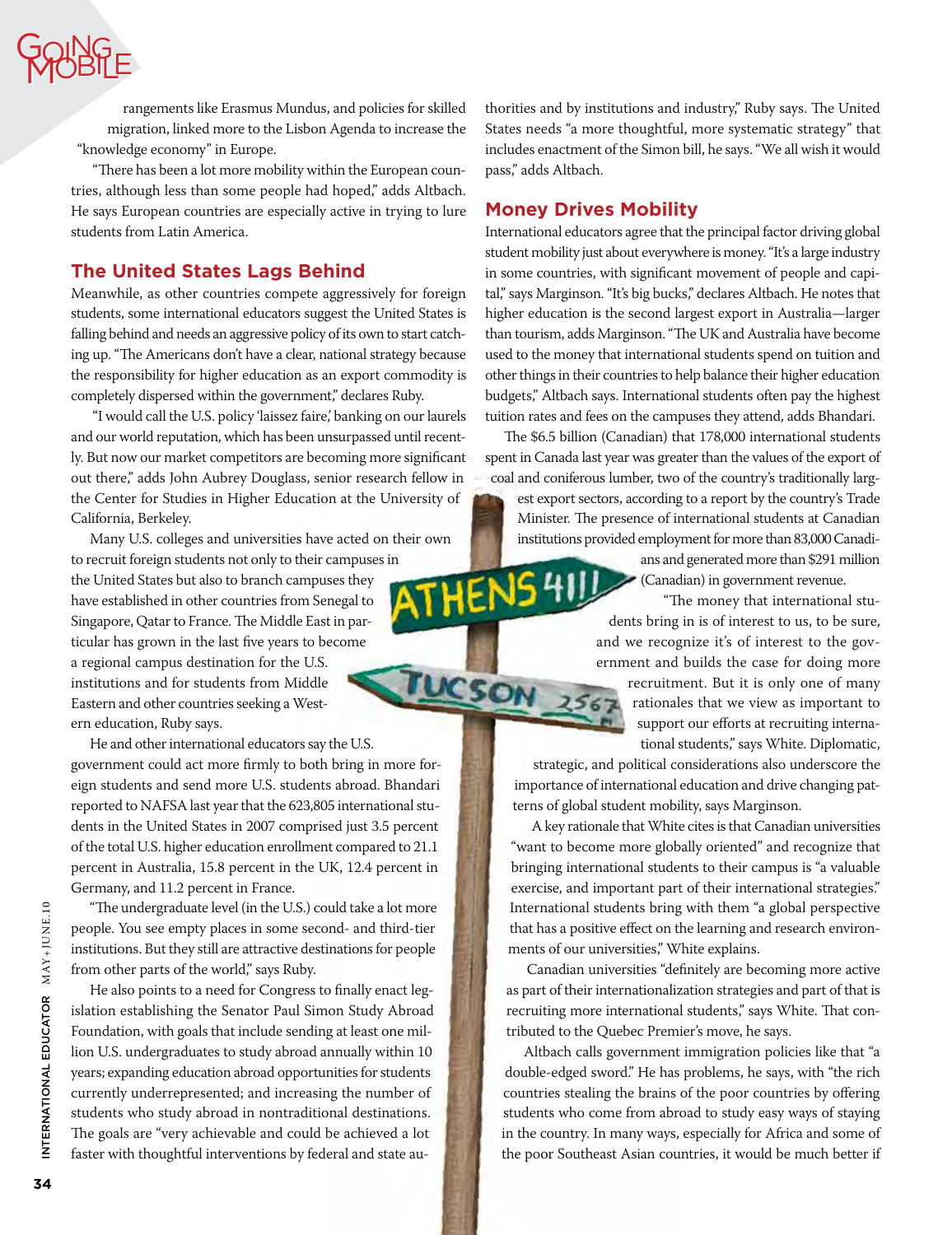# Goi ng Mobile Goi **PROBILE**

their graduates went home." The rich countries—he cites Europe "very actively," North America "pretty actively," and Australia "to some extent"—"make it easier for them not to go home, for their own selfish reasons. And that does not contribute to development in the students' home countries. I think we have a responsibility to try to get folks to go back home."

Altbach points to another driver of student mobility. "We are a globalized world and talent flows, and rich countries continue to see brains largely from Asia but from the developing world in general as providing more high-level labor power," he says. A number of countries, including Britain, Germany, Canada, and the United States, to some extent, are "opening their immigration doors to these kinds of people simply because they need them," Altbach says.

"And of course, there's the idealistic reason," he adds. "As students learn about other parts of the world, they contribute to global development, international trade, and better relations." Marginson agrees. "Students tend to go into positions of importance in their own countries, in business, government, or the professions, and their foreign experience is a significant influence on their careers. It affects their outlook, especially in international relations, so it has an influence on the world," he says. Foreign students in the United States play "a major role" in relations between their countries and the United States, he adds.

In his response to the British government's changes to entry criteria for non-EU students coming to study in the UK, Davidson stated: "Bone fide international students bring immense value to the UK. Not only do they enhance our institutions financially, academically, and culturally, but often they become lifelong friends and advocates of the UK when they return home."

As *The New York Times* reported, the primary focus of the new rules in the UK appeared likely to be the Indian subcontinent and countries in the Arab and Muslim world, both because of the large numbers of allegedly fake applicants who originate there and because of concerns about combating terrorism by Islamic extremists. The paper said the controls "appeared to have been drawn up, in part, to meet American pressure for a tougher British approach to combating terrorist threats." The *Times* pointed out that announcement of the new controls came six weeks after the failed attempt last Christmas Day to bomb a U.S. airliner approaching Detroit on a trans-Atlantic flight and that the Nigerian charged in that attack spent three years in Britain as an engineering student.

According to British authorities, the 240,000 student visas issued in 2008–2009 were for a third of all migrants to the country. The new restrictions apply to applicants from the United States and other countries outside the EU and also require that students seeking to enter the UK speak English well enough to pass British

SP International<br>SP Student Protection

# Introducing International Student Protection:

affordable, short-term health insurance plans for international students studying in the US and US students studying abroad

- **+** Comprehensive coverage
- $\blacktriangle$  Customized plan designs
- $+$  Low monthly rates
- $\blacktriangleright$  Easy online enrollment and claims tracking
- $\div$  Benefits for travel costs due to medical emergency
- Access to Chartis Solutions (Personal Security Assistance, Travel Medical Assistance, Live Travel/ Emergency Assist, Worldwide Travel Assistance and Concierge Services)

For more information, visit www.intistudentprotection.com or call 877.738.5787.

ISP Plans are offered through J. Deutsch Associates, a privately owned and operated general insurance agency.

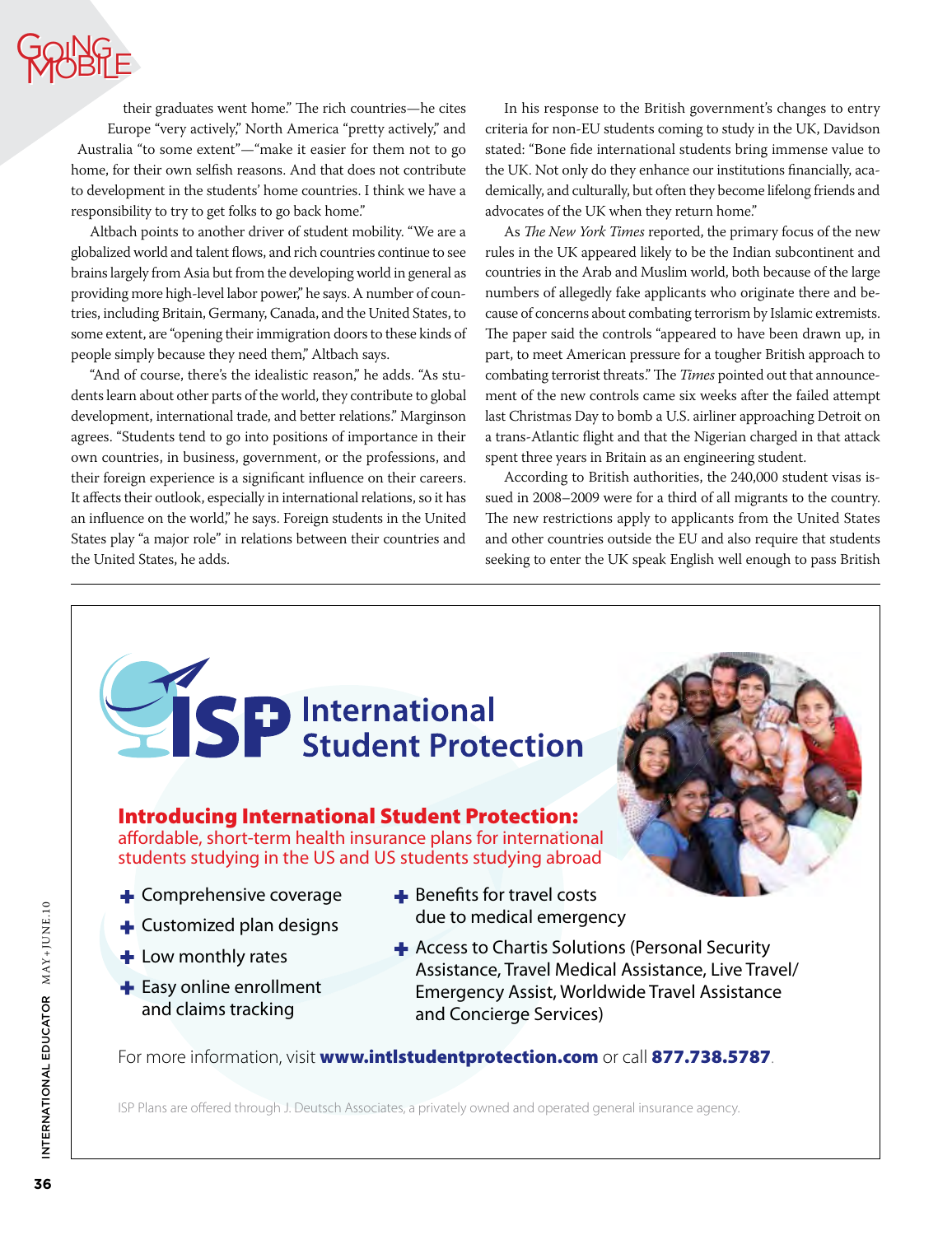

high school exams, not just the "beginner's English" previously required.

Davidson expressed concern that "the need for students to speak a good standard of English before coming here to learn English will block genuine non-EU students from coming to the UK's many excellent language schools and preparing for future study here." The solution, he said, must be that accredited language course providers are able to continue to sponsor student visas for long-stay students at lower levels of English.

# **Enhancing Student Mobility**

International education authorities point to steps that national governments and higher education institutions in their countries can and should take to increase the flow and quality of international students to their countries and campuses. For one thing, governments can subsidize marketing of their universities, underwriting the cost of brand promotion, as Britain, Australia, and New Zealand do, says Ruby.

Douglass suggests that a U.S. national strategy for international students include financial aid, particularly for undergraduates, like Australia and "other competitors" offer. The United States also should think about beefing up its marketing, he continues. "We have a tremendous market advantage but it needs to be portrayed that we are a friendly place" for international students, Douglass says.



Other countries have "structural approaches to attract students, in frameworks like 'come to the Netherlands' or 'come to the UK,'" Douglass says. Because the United States is "so large" and states are the "real organizers" of higher education within their borders, "it's a different kind of dynamic here," he says.



Lorenzo de' Medici

*Florence • Rome • Tuscania • Venice • "3 Cities"*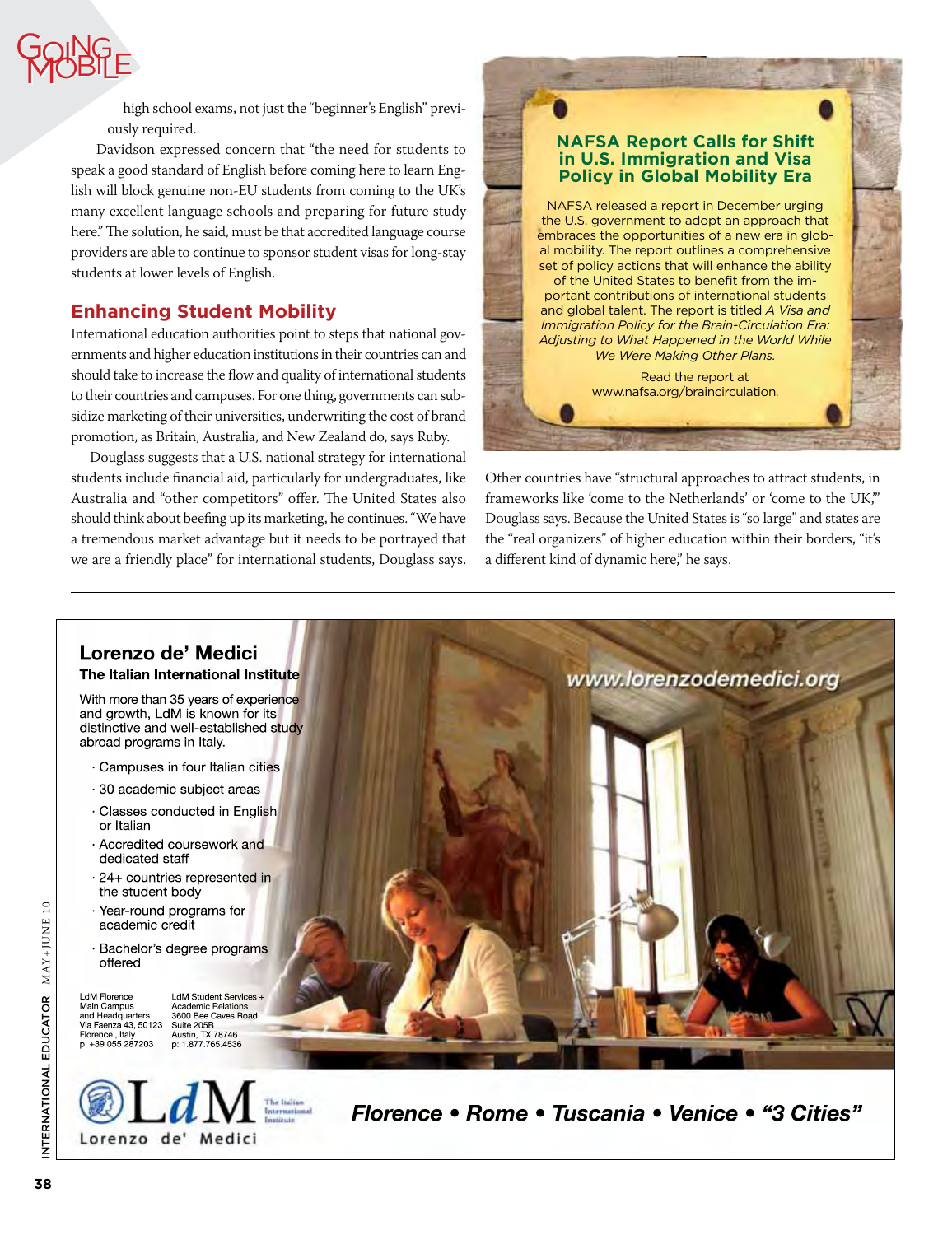## Goi ng Mobile Goi **PROBILE**

In the United States and elsewhere, colleges and universities that have not already done so should "think very systematically about being global, both in whom they serve and where their kids study," Ruby continues. They also should add international faculty "to diversify the experiences available to all their students," he states.

Bhandari cites another challenge for institutions where international students account for a significant proportion of overall enrollments—"so much so that the operation of a given department or the entire institution depends on high enrollments." In those cases, she says, registrars as well as admissions and international officers will need to "effectively balance their international student quotas with domestic enrollments and understand the institutional, academic, cultural, and political implications of this balancing act."

The United States and other countries also must pay attention to easing the experience for foreign students when they arrive in their countries, says Altbach. "They face many difficulties when they move across borders to a strange country," sometimes including emotional and psychological issues when they are cut off from their families, a need to make friends in a new environment, and lack of knowledge of local institutions and systems. "They go through a difficult period of transition and the receiving countries need to be aware of the difficulties they face and provide for them," Altbach says. The receiving

institutions in particular "have a responsibility to assist their students, and mostly they carry out that responsibility well," he declares.

Douglass says countries should look beyond the current major providers of international students to other parts of the world, including South America and Africa. "We should be thinking of how it can fit into our foreign policy to nurture Africa, which will be growing over time in terms of the number of people there who will be looking for higher education," he says.

 "That's a long-term look," maybe over 10–20 years as markets shift, he acknowledges. But the United States should be more "cognizant" of markets like Africa and 'thinking of how these markets fit into our foreign policy and our position in the world," he says.

de Wit says there will be a stronger focus on attracting international master's degree and PhD students than undergraduates in Europe, North America and, to a lesser extent, in Australia and New Zealand. "Doctoral students are prized by many countries. Good quality doctoral students coming from developing and emerging countries are very bright and have significant contributions to make to the countries where they go," says Altbach.

They make those contributions in the United States and other countries as graduate teaching assistants or research assistants, or later as graduates who can contribute "in an important way" to the knowledge and economy of the countries that receive them—



Learn more about the client-focused, results-oriented counsel of Dinse/Knapp/McAndrew at www.dinse.com.

DINSe-Knapp-Mcandrew